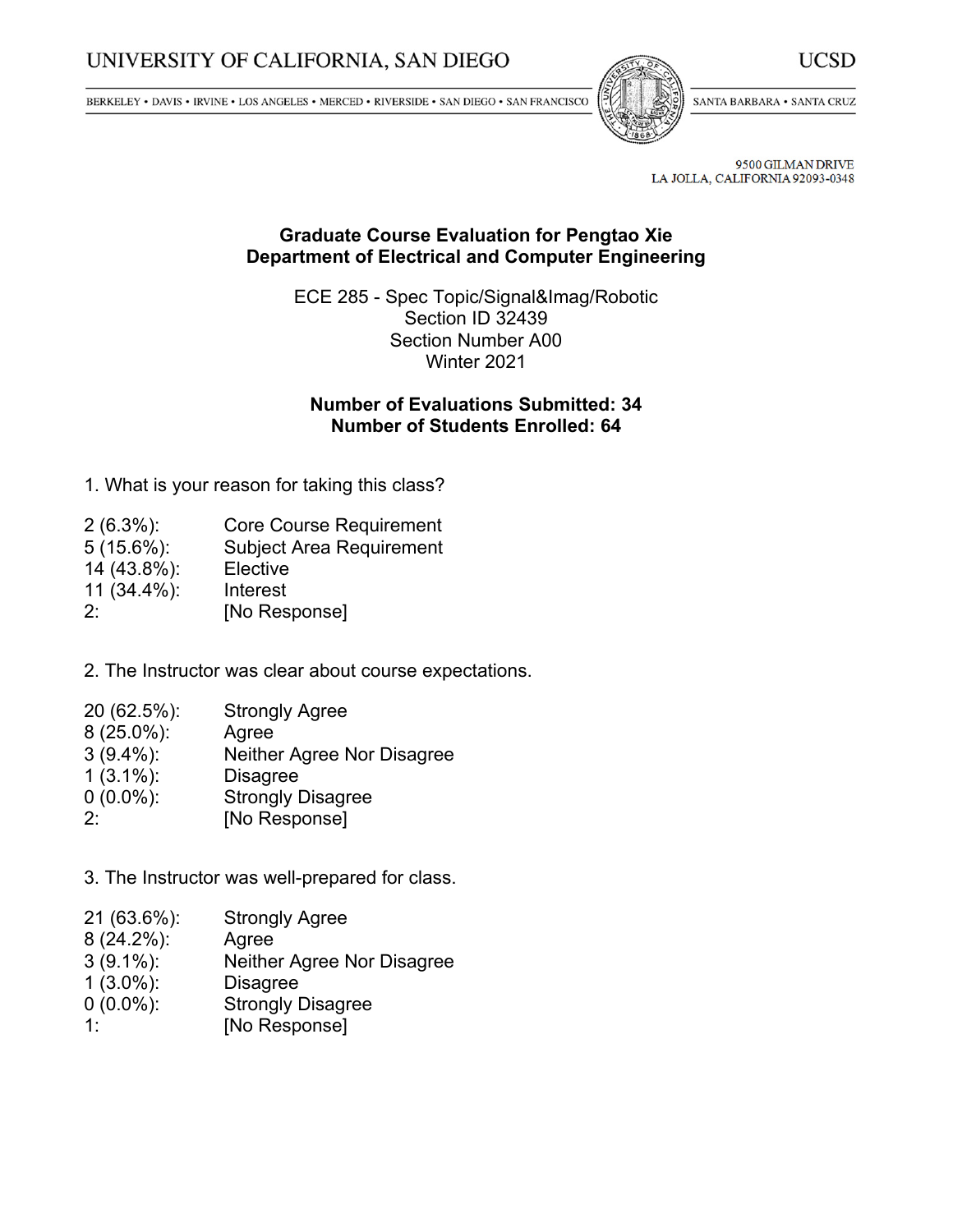4. The Instructor organized class activities in <sup>a</sup> way that promoted learning.

| $17(51.5\%)$ : | <b>Strongly Agree</b>      |
|----------------|----------------------------|
| $8(24.2\%)$ :  | Agree                      |
| $3(9.1\%)$ :   | Neither Agree Nor Disagree |
| $4(12.1\%)$ :  | <b>Disagree</b>            |
| $1(3.0\%)$ :   | <b>Strongly Disagree</b>   |
| 1.             | [No Response]              |

5. The Instructor promoted and encouraged questions and discussion.

| 24 (72.7%):   | <b>Strongly Agree</b>      |
|---------------|----------------------------|
| $7(21.2\%)$ : | Agree                      |
| $2(6.1\%)$ :  | Neither Agree Nor Disagree |
| $0(0.0\%)$ :  | <b>Disagree</b>            |
| $0(0.0\%)$ :  | <b>Strongly Disagree</b>   |
| $1 \cdot$     | [No Response]              |

6. The Instructor provided feedback (written/oral) in <sup>a</sup> way that promoted learning.

| 19 (57.6%):   | <b>Strongly Agree</b>      |
|---------------|----------------------------|
| $8(24.2\%)$ : | Agree                      |
| $4(12.1\%)$ : | Neither Agree Nor Disagree |
| $2(6.1\%)$ :  | <b>Disagree</b>            |
| $0(0.0\%)$ :  | <b>Strongly Disagree</b>   |
| 1.            | [No Response]              |

7. The Instructor was accessible to students outside of class (office hours, e-mail, etc.).

| 24 (72.7%):   | <b>Strongly Agree</b>      |
|---------------|----------------------------|
| $5(15.2\%)$ : | Agree                      |
| $4(12.1\%)$ : | Neither Agree Nor Disagree |
| $0(0.0\%)$ :  | <b>Disagree</b>            |
| $0(0.0\%)$ :  | <b>Strongly Disagree</b>   |
| 1.            | [No Response]              |

8. I would recommend this instructor overall.

- 20 (60.6%): Strongly Agree
- 7 (21.2%): Agree
- 3 (9.1%): Neither Agree Nor Disagree
- 1 (3.0%): Disagree
- 2 (6.1%): Strongly Disagree
- 1: [No Response]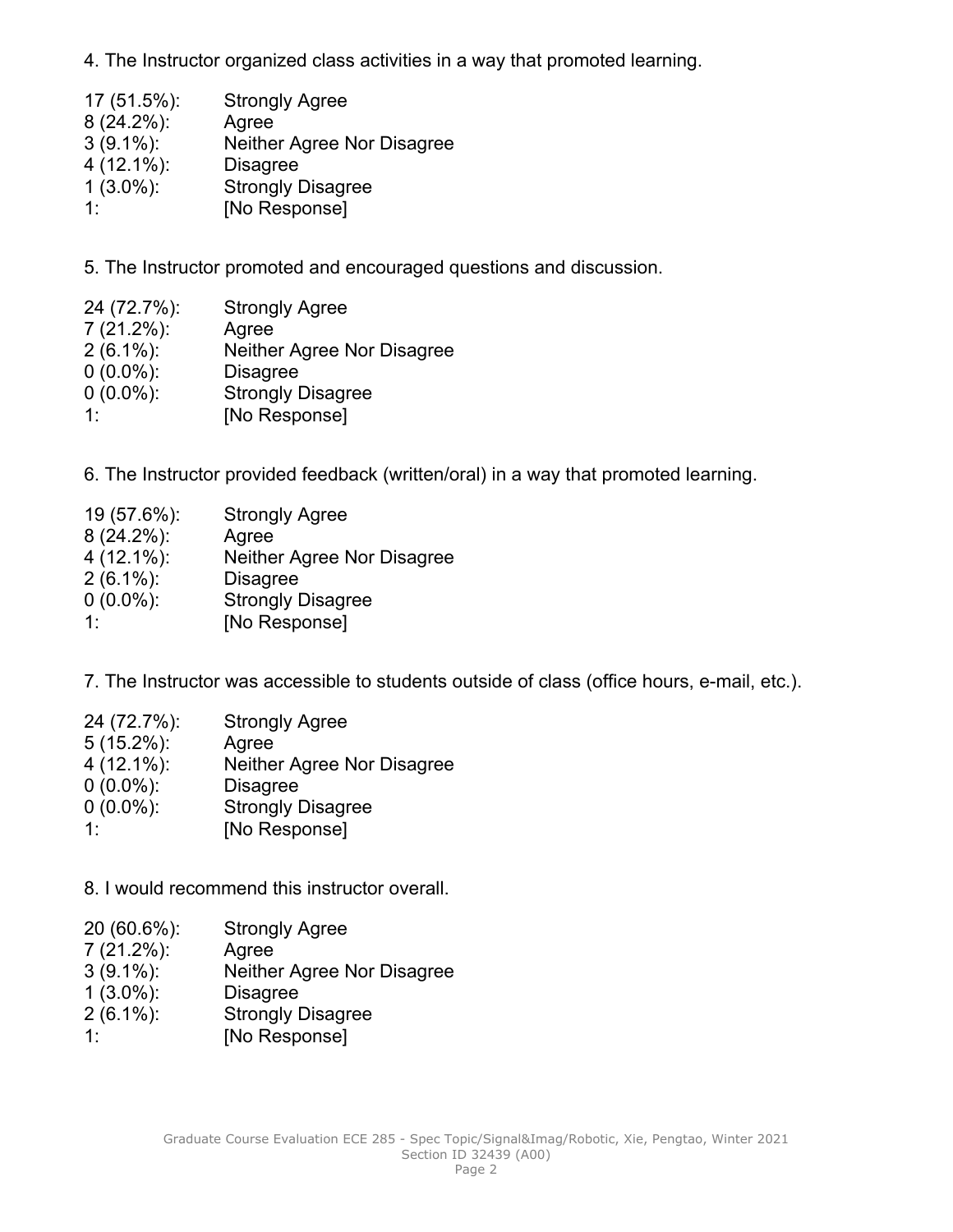9. What is your overall rating of the Instructor?

 (63.6%): Excellent (21.2%): Above Average (9.1%): Average (0.0%): Below Average (6.1%): Poor 1: [No Response]

10. General comments about the Instructor's performance *Please keep your comments constructive and professional, abiding by the Principles of Community*

- Course is interesting and covered broad topics, the instructor is really nice. But sometimes new concepts in the class could be confusing or hard to follow.
- Good graduate class.
- Great professor who really cares about students!
- He explained the course material very clearly, and answer all of the students questions very well during the lecture.
- I like the way lectures were organized. It was really informative.
- •I think the instructor is very familiar with the generative models and suitable for this course.
- instructor was good
- It would be much nicer if the professor didn't prerecord parts of the lecture. The recordings are almost impossible to understand and he ends up repeating exactly what's in the recordings almost word for word. Also, the pace of lectures is much too slow and the material is too highlevel. For example, I don't think it's necessary to ask for questions after every slide and then wait 10-15 seconds after each question!
- Perfunctory overall. He didn't seem to care much about teaching. Course project is not relevant to the course, but seems to be his own lab's research.
- Really appreciate the focus on learning rather than testing. It's honestly how classes should be, but few classes do it well like this one.

11. I would recommend this course overall.

- 17 (51.5%): Strongly Agree
- 9 (27.3%): Agree
- 4 (12.1%): Neither Agree Nor Disagree
- 1 (3.0%): Disagree
- 2 (6.1%): Strongly Disagree
- 1: [No Response]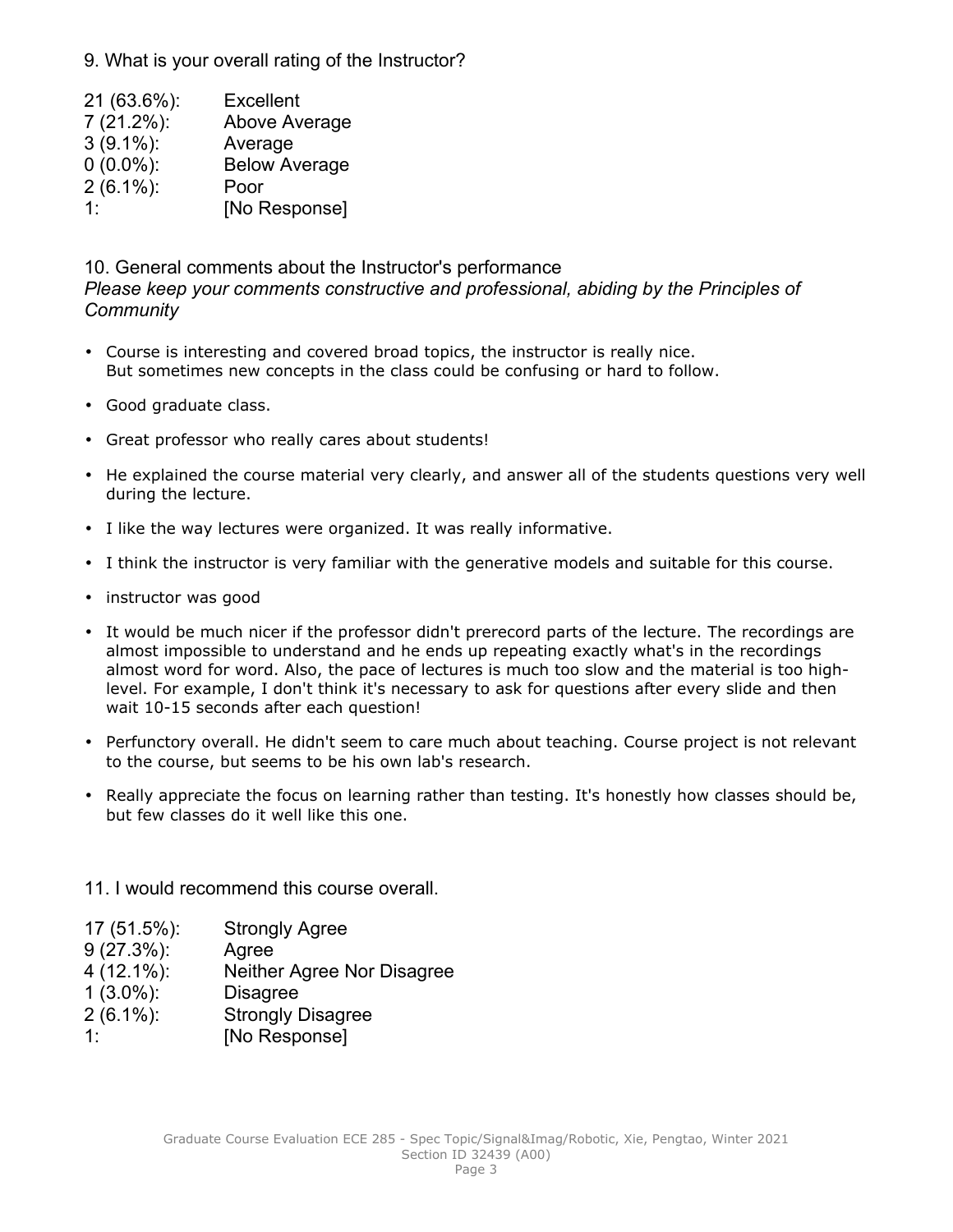12. What is your overall rating of this course?

| 17 (51.5%):   | <b>Excellent</b>     |
|---------------|----------------------|
| $9(27.3\%)$ : | Above Average        |
| $5(15.2\%)$ : | Average              |
| $0(0.0\%)$ :  | <b>Below Average</b> |
| $2(6.1\%)$ :  | Poor                 |
| 1.            | [No Response]        |

13. What were the particular strengths of this course?

- good lectures
- Graph Neural network
- It covers both fundamental generative models as well as the more sophisticated ones.
- •It gavs you <sup>a</sup> really great background about deep generative models.
- •Project was <sup>a</sup> plus.
- •The course contents are interesting.
- The material. I don't understand why <sup>a</sup> course with this material isn't <sup>a</sup> staple in the UCSD curriculum given the ubiquity of the subjects covered!
- Well-organized lectures.

14. What suggestions do you have for making this course more effective?

- - Very good content. Informative slides and clear explanation. - This course is kind of unguided. Would be helpful if there are homework / programming assignments related to topics covered in the class. I feel like students are just left on their own. - Would be helpful is there is <sup>a</sup> schedule page like this https://natanaso.github.io/ece276a/schedule.html with lecture slides and reference materials side by side.
- Can provide more project ideas from different areas.
- For students newer to the field, encouraging simpler more introductory projects would likely be helpful.

Additional mini-projects or coding homework assignments would likely enhance the class.

- I think it may have been helpful to have <sup>a</sup> mini project or something with more constraints that would require us to apply material learned from course. I still enjoyed the large project with less constraints so students can follow their interests.
- more guidance. there shouldn't be just one project. make smaller projects like PAs or projects. This way, we can actually apply what we learned in lecture. there is too much freedom
- Rather than explaining <sup>a</sup> variety of models, I would prefer to focus on introducing some specific models and have some related homework to them, so we can have some experience with them.